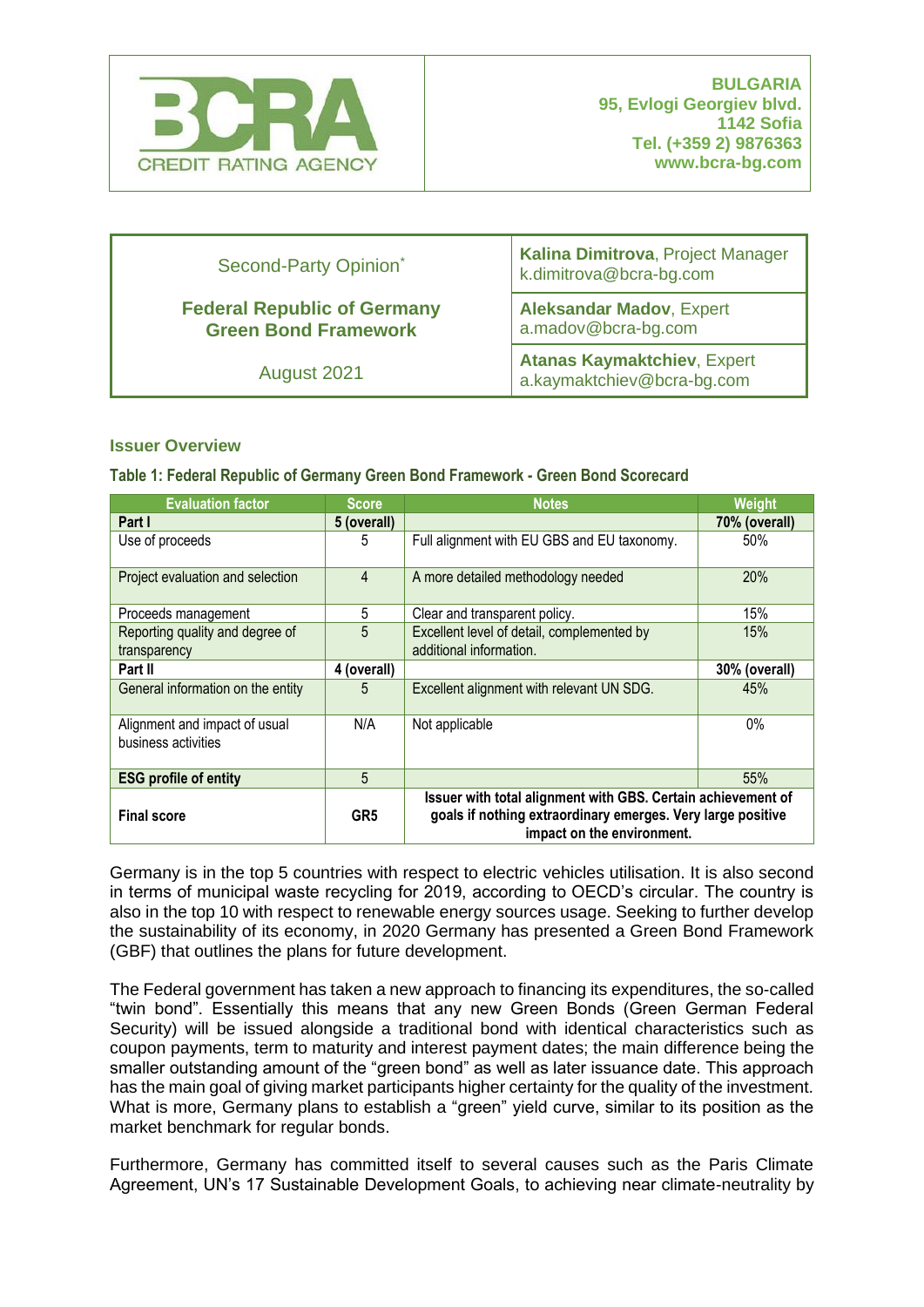

2050. The Green Bond issuance is the next step for Germany in the sustainable economy direction. This leads to the main characteristic of Germany's GBF – it outlines a holistic approach towards the transition to sustainability, meaning that the GBF is a very general plan on how the country is going to achieve this transition in the years to come.

As a side note, Germany's GBF is prepared with the intention of full alignment with both ICMA's Green Bond Principles and the proposed EU Green Bond Standards.

## **Green Bond Framework Analysis**

#### ➢ **Use of proceeds**

Germany places itself as one of the leaders in Europe as far as sustainability orientation is concerned. This means that its actions have an impact not only on its own impact, but on the rest of the continent as well. Further investments in "green" technologies can spark a wave of innovation across all Europe. As a result, the scope of proceeds usage, described in the GBF, is very broad. The broadest classification of eligible green expenditures is the following: tangible assets (infrastructure, buildings, landscapes, and forests) and intangible assets (talent development, research and development). The federal government, however, will not finance projects that already benefit from Green Bond financing from another public issuer. The GBF also lists sectors and activities that are automatically ineligible for financing under the Green Bond issuance, such as gambling, defence, tobacco, alcohol, fossil fuel related and so on.

Germany's GBF has been designed from the ground up to comply not only with ICMA's GBP, but also with EU's GBS. This means that all proposed sectors and activities are aligned with the said Principles and Standards. Apart from the main categories, the GBF proposes another classification using the so-called "green sectors". The GBF goes one step further by mapping all these sectors with the EU's six environmental objectives, as well as to the UN's SDG.

Two of the "green sectors" are defined rather broadly, namely "international cooperation" and "research, innovation, and awareness raising". As a result, they can be mapped to all EU objectives. The rest, however, are more precisely defined and are mapped to the specific EU Environmental objectives, which demonstrates the full alignment with the EU Taxonomy, as well alignment with GBP.

The GBF presents a summary table of the green sectors, respective expenditures and reporting approach:

| ۰.<br>×<br>I |  |
|--------------|--|
|--------------|--|

| <b>Green Sector</b> | Description, key examples, and indicative impact indicators                                                   |  |  |  |
|---------------------|---------------------------------------------------------------------------------------------------------------|--|--|--|
| <b>Transport</b>    | Objective: improve and promote clean and more environmentally friendly transportation systems                 |  |  |  |
|                     | Examples of eligible expenditures:                                                                            |  |  |  |
|                     | • Grants for the maintenance or development of Federal rail infrastructures for freight and passenger         |  |  |  |
|                     | transportation                                                                                                |  |  |  |
|                     | • Grants favoring the modal shift to climate-friendly modes of transport (e.g., reduction of rail route       |  |  |  |
|                     | pricing,                                                                                                      |  |  |  |
|                     | support programs for inland waterways)                                                                        |  |  |  |
|                     | . Support for the development of electric mobility, including the installation of infrastructure for electric |  |  |  |
|                     | vehicle                                                                                                       |  |  |  |
|                     | charging and hydrogen refueling                                                                               |  |  |  |
|                     | . Investment in bicycle roads/paths/networks and for the promotion of bicycle traffic                         |  |  |  |
|                     | • Grants for the financing and purchase of "zero-emissions vehicles"                                          |  |  |  |
|                     | • Support for recycling of materials esp. batteries                                                           |  |  |  |
|                     | Indicative impact reporting: greenhouse gas emissions avoided (when possible), length of electrified          |  |  |  |
|                     | railroad-km, length                                                                                           |  |  |  |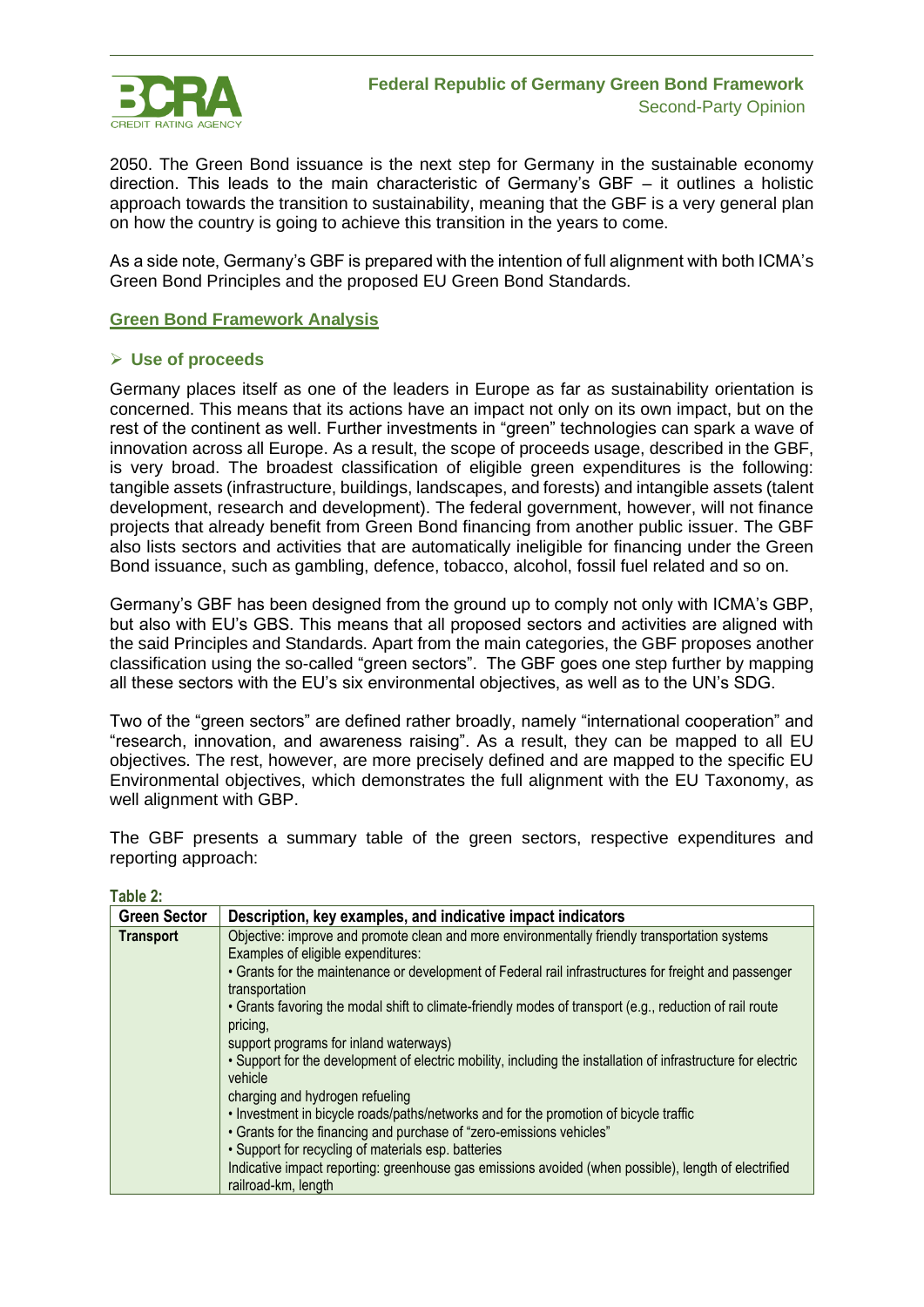

# **Federal Republic of Germany Green Bond Framework**

|                             | of newly built railway-km, length of newly built bicycle lanes, final reports about and descriptions of<br>projects                                                                               |  |  |  |
|-----------------------------|---------------------------------------------------------------------------------------------------------------------------------------------------------------------------------------------------|--|--|--|
| International               | Objective: assist emerging market and developing countries in their transition towards a more                                                                                                     |  |  |  |
| cooperation                 | environmentally                                                                                                                                                                                   |  |  |  |
|                             | friendly economy and support international cooperation in that feld (i.e., mitigation of and adaptation to<br>climate                                                                             |  |  |  |
|                             | change, transition towards more renewable energies, protection of habitats and biodiversity,                                                                                                      |  |  |  |
|                             | sustainable use of natural                                                                                                                                                                        |  |  |  |
|                             | resources and energy, including developing renewable energy generation facilities and sustainable                                                                                                 |  |  |  |
|                             | agriculture)                                                                                                                                                                                      |  |  |  |
|                             | Examples of eligible expenditures:<br>• Expenditure for development projects, especially in the framework of bilateral technical and financial                                                    |  |  |  |
|                             | cooperation,                                                                                                                                                                                      |  |  |  |
|                             | when such projects are earmarked for environmentally or climate-related topics                                                                                                                    |  |  |  |
|                             | • Expenditure for climate and environmentally-related topics, provided through contributions to                                                                                                   |  |  |  |
|                             | international                                                                                                                                                                                     |  |  |  |
|                             | funds, such as the Green Climate Fund, Global Environment Facility, Adaptation Fund, multilateral                                                                                                 |  |  |  |
|                             | institutions and<br>international organizations                                                                                                                                                   |  |  |  |
|                             | . Bi- and multilateral partnerships to support the energy transition and enhance renewable energy                                                                                                 |  |  |  |
|                             | usage/projects                                                                                                                                                                                    |  |  |  |
|                             | including cross-border co-operation projects with other EU Member States                                                                                                                          |  |  |  |
|                             | Indicative impact reporting: greenhouse gas emissions avoided (when possible), adaptation and                                                                                                     |  |  |  |
|                             | capacity building                                                                                                                                                                                 |  |  |  |
|                             | indicators, specific reports about the environmental efficiency of the German international cooperation<br>(see section 4.5)                                                                      |  |  |  |
|                             | and the mobilization of private capital, listing of main initiatives and projects and presentation of key                                                                                         |  |  |  |
|                             | examples, and/                                                                                                                                                                                    |  |  |  |
|                             | or a description of mandates of financed multilateral institutions as well as international organizations                                                                                         |  |  |  |
|                             | and funds                                                                                                                                                                                         |  |  |  |
| Research,<br>innovation and | Objective: support and facilitate knowledge and innovation about climate and environmental matters<br>Examples of eligible expenditures:                                                          |  |  |  |
| awareness                   | • All expenditure enabling research for all renewable energies and energy storage (e.g., "green"                                                                                                  |  |  |  |
| raising                     | hydrogen), energy                                                                                                                                                                                 |  |  |  |
|                             | efficiency, power grid and renewable energy integration, energy transition                                                                                                                        |  |  |  |
|                             | . All expenditures enabling research related to climate change, biodiversity, nature protection and the                                                                                           |  |  |  |
|                             | environment                                                                                                                                                                                       |  |  |  |
|                             | • All expenditures enabling research on coasts, oceans and polar areas<br>• Grants to local initiatives on environmental protection                                                               |  |  |  |
|                             | • Grants assisting the development of protected areas                                                                                                                                             |  |  |  |
|                             | • Grants to associations active in environmental protection                                                                                                                                       |  |  |  |
|                             | Indicative impact reporting: standard research indicators, such as, when possible, total funding or                                                                                               |  |  |  |
|                             | number of funded                                                                                                                                                                                  |  |  |  |
| <b>Energy and</b>           | projects, number of researchers, listing of main initiatives or presentation of key examples<br>Objective: accelerating the transition towards an economy that largely runs on renewable energies |  |  |  |
| industry                    | and towards a                                                                                                                                                                                     |  |  |  |
|                             | more environmentally efficient use of energy and other resources                                                                                                                                  |  |  |  |
|                             | Example of eligible expenditures:                                                                                                                                                                 |  |  |  |
|                             | • Applied research and innovation in renewable energies and energy efficiency                                                                                                                     |  |  |  |
|                             | • Measures to increase sustainable heating and cooling, heat usage, heat insulation and waste heat<br>usage (industry and private sectors)                                                        |  |  |  |
|                             | • Measures to enhance the energy transition, e.g., renewable energy generation and integration in                                                                                                 |  |  |  |
|                             | power grids,                                                                                                                                                                                      |  |  |  |
|                             | smart grids, citizen dialogue, development of power grids                                                                                                                                         |  |  |  |
|                             | . Increase energy efficiency in buildings except the expenses associated to KfW Green Bonds                                                                                                       |  |  |  |
|                             | • Expenses to increase the usage of hydrogen in industrial productions incl. sustainable hydrogen                                                                                                 |  |  |  |
|                             | production and<br>storage                                                                                                                                                                         |  |  |  |
|                             |                                                                                                                                                                                                   |  |  |  |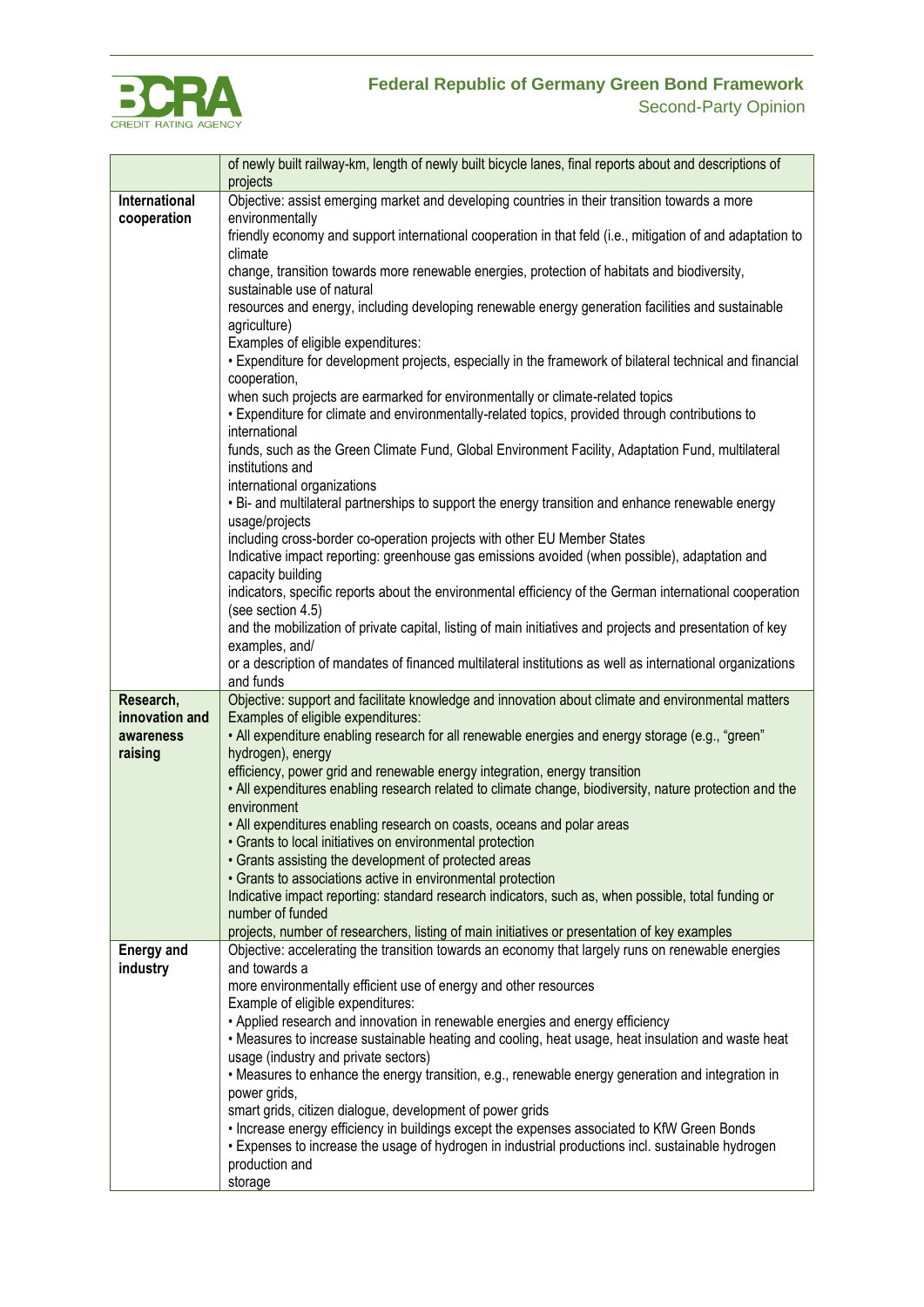

## **Federal Republic of Germany Green Bond Framework** Second-Party Opinion

|              | • Expenses to develop more energy efficient industry processes and production, incl. green IT                      |  |  |  |
|--------------|--------------------------------------------------------------------------------------------------------------------|--|--|--|
|              | Indicative impact reporting: greenhouse gas emissions avoided (when possible), specific reports about              |  |  |  |
|              | the climate                                                                                                        |  |  |  |
|              | and environmental efficiency of the subsidies                                                                      |  |  |  |
| Agriculture, | Objective: promotion of climate-resilient forests and natural landscapes, and development of organic               |  |  |  |
| forestry,    | and                                                                                                                |  |  |  |
| natural      | environmentally friendly farming practices                                                                         |  |  |  |
| landscapes   | Example of eligible expenditures:                                                                                  |  |  |  |
| and          | Most of these expenditure items are in the Joint Task for the Improvement of Agricultural Structures               |  |  |  |
| biodiversity | and Coastal                                                                                                        |  |  |  |
|              | Protection and in biodiversity promotion programs                                                                  |  |  |  |
|              | • Grants to promote low-carbon farming and encourage climate-friendly and organic practices                        |  |  |  |
|              | • Grants to promote farming practices increasing land carbon storage capabilities                                  |  |  |  |
|              | • Funds (to both private and public) bodies to adapt forests to the consequences of climate change<br>and to avoid |  |  |  |
|              | greenhouse gas emissions, as well as to safeguard and increase the carbon storage of forests and                   |  |  |  |
|              | use of wood                                                                                                        |  |  |  |
|              | products                                                                                                           |  |  |  |
|              | • Grants for the management of extreme weather events and foods in natural landscapes and coastal                  |  |  |  |
|              | areas                                                                                                              |  |  |  |
|              | • Grants for research on climate change adaptation in farming areas and forests                                    |  |  |  |
|              | • Funds to promote the implementation of the German National Strategy for Biological Diversity                     |  |  |  |
|              | Indicative impact reporting: specific reports about the climate and environmental efficiency of the GAK            |  |  |  |

Germany scores 5 out of 5 (from  $1 -$  poor, to  $5 -$  excellent) in this section, mainly due to its broad coverage of the environmental objectives and the selection of projects that can be beneficial on a general level to the environment and society.

## ➢ **Project evaluation and selection**

The process for expenditure evaluation and selection has been split between two independent parties – the Core Green Bond Team (CGBT) and the Inter-ministerial working group (IMWG). The IMWG comprises a number of federal ministries, all having a relation to the designated uses of proceeds. The IMWG combines the expertise of the separate ministries in order to conduct the validation of the project selection, done by the CGBT, while the CGBT also assists with the operational tasks related to the project selection and the overall Green Bond issuance. The CGBT is also tasked with the annual (or more often, if necessary) review of the selected eligible expenditures. The alignment and eligibility of the expenditures is assured by a jointforce operation between the CGBT and the relevant ministry with respect to the GBP and the EU taxonomy.

The process for selection spans over two years – first the eligible expenditures are selected by the CGBT and validated by the IMWG in the course of the first year, while the actual allocation of the proceeds take place during the second year. This gives both the CGBT and IMWG enough time to review eligible projects (given the complexity of the GBF) and ensure proper selection and allocation. Furthermore, if there is an increase in a given Green Bond, then a proportional amount of the proceeds will be allocated towards all eligible expenditures for the previous year.

Although the German GBF does not provide specific details as to what the selection criteria and methodology are, we are of the opinion that the process for selection is robust enough as to ensure enough time and expertise for proper expenditure selection that is aligned with the stated GBF intentions, the GBP, and the EU Taxonomy. This gives Germany a score of 4 out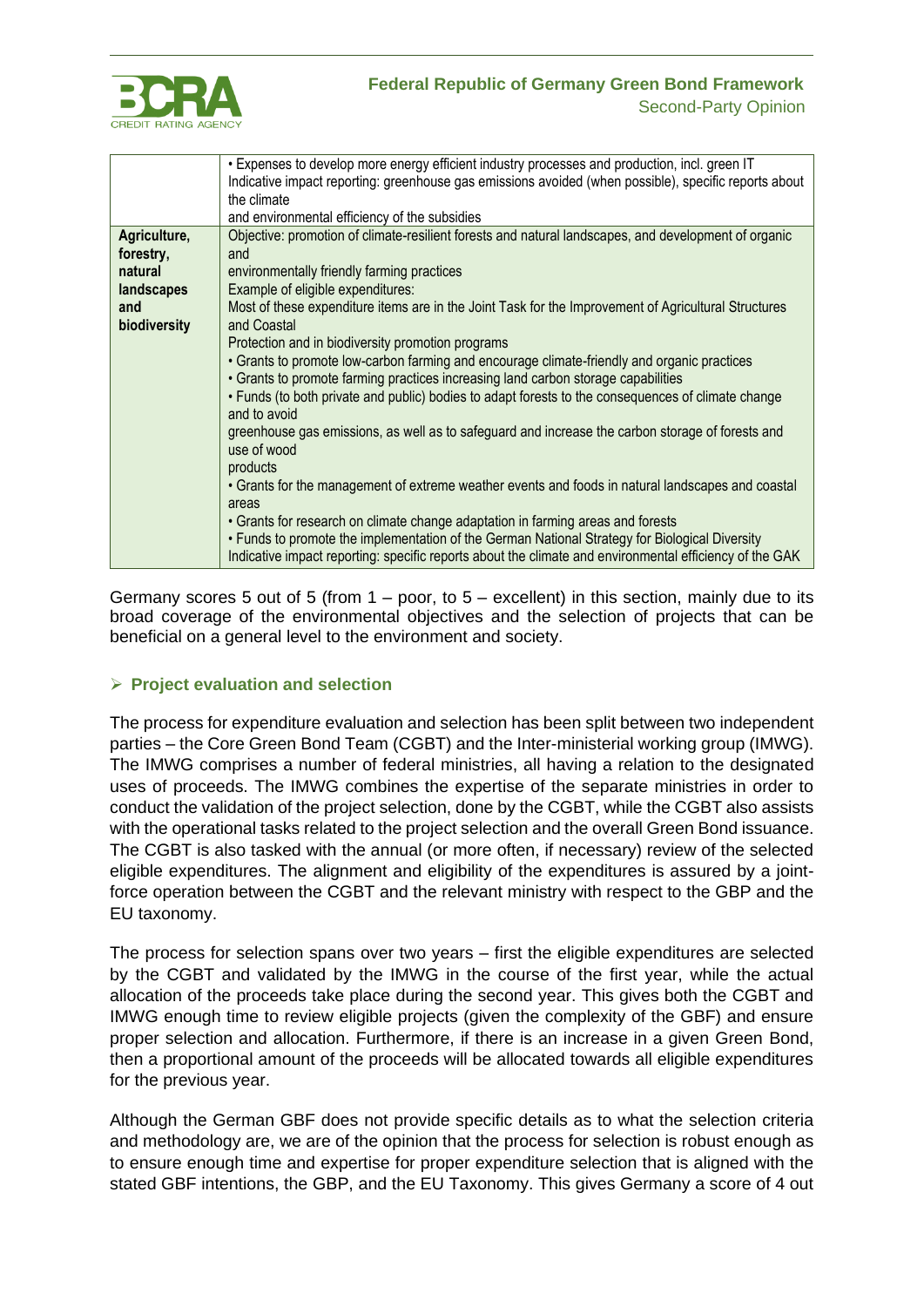

of 5, with the score having the potential for an increase, provided the GBF is extended by a more detailed methodology for projects selection (possibly given by the respective ministries).

#### ➢ **Proceeds management**

The German Finance Agency is tasked with the management of issuance proceeds. The proceeds will be managed according to the principles of the German Federal Government's treasury policies. The allocation of the respective amounts to eligible expenditures will be tracked by the CGBT.

In case of a Green Bond issue increase, the additional proceeds will immediately be allocated to the eligible expenditures. For the sake of clarity, however, the increase will be treated as a new issue for the purposes of proceeds management and reporting.

Our opinion is that the process for proceeds management is clear and secure enough with respect to proceeds tracking and allocation, giving Germany a score of 5 out of 5.

## ➢ **Reporting quality and degree of transparency**

The Federal government has committed to providing transparent allocation and impact reporting. The reporting frequency will be annual with respect to allocation. A full allocation report will be issued once and will be valid for all Green Bond issues (unless there are material changes) and will cover all issues from the previous year.

The impact reporting process will be more flexible, according to the given issuance. This means that an impact report can be issued between one- and three-years following a given issuance and, in any case, there will be at least one impact report during the lifetime of a given Green Bond. A given impact report may be valid for a period of several years, given the specifics of the Green Bond, which will be indicated in the report itself. If necessary, impact reports will be updated.

The impact report will consist of appropriate metrics and KPI that cover a broad spectrum of important aspects such as greenhouse gas avoided, in general, and more specific metrics and KPI such as length of newly built railway, area utilized for organic farming and so on. The GBF describes a commitment to producing impact reports that are specific to the use-case, rather than using standardized metrics, which has the potential to provide more valuable information to investors. When possible, methodologies and data used for the purpose of impact reporting will be published.

Our view is that the reporting process, suggested by the GBF, is transparent and detailed enough, so that both the allocation and full impact of the used proceeds can be evaluated by investors and other market participants. This gives Germany a score of 5 out of 5.

#### ➢ **ESG profile and other considerations**

By taking part in universally recognized agreements such as the Paris Climate Agreements, UN's Sustainable Development Goals, European Green Deal, etc., Germany demonstrates a serious commitment to constantly improving social welfare, minimizing adverse environmental impact, and aiding developing countries in the quest for carbon-neutral economy. Its GBF shows a broad coverage of most applicable UN SDGs, which are summarized in the table below: